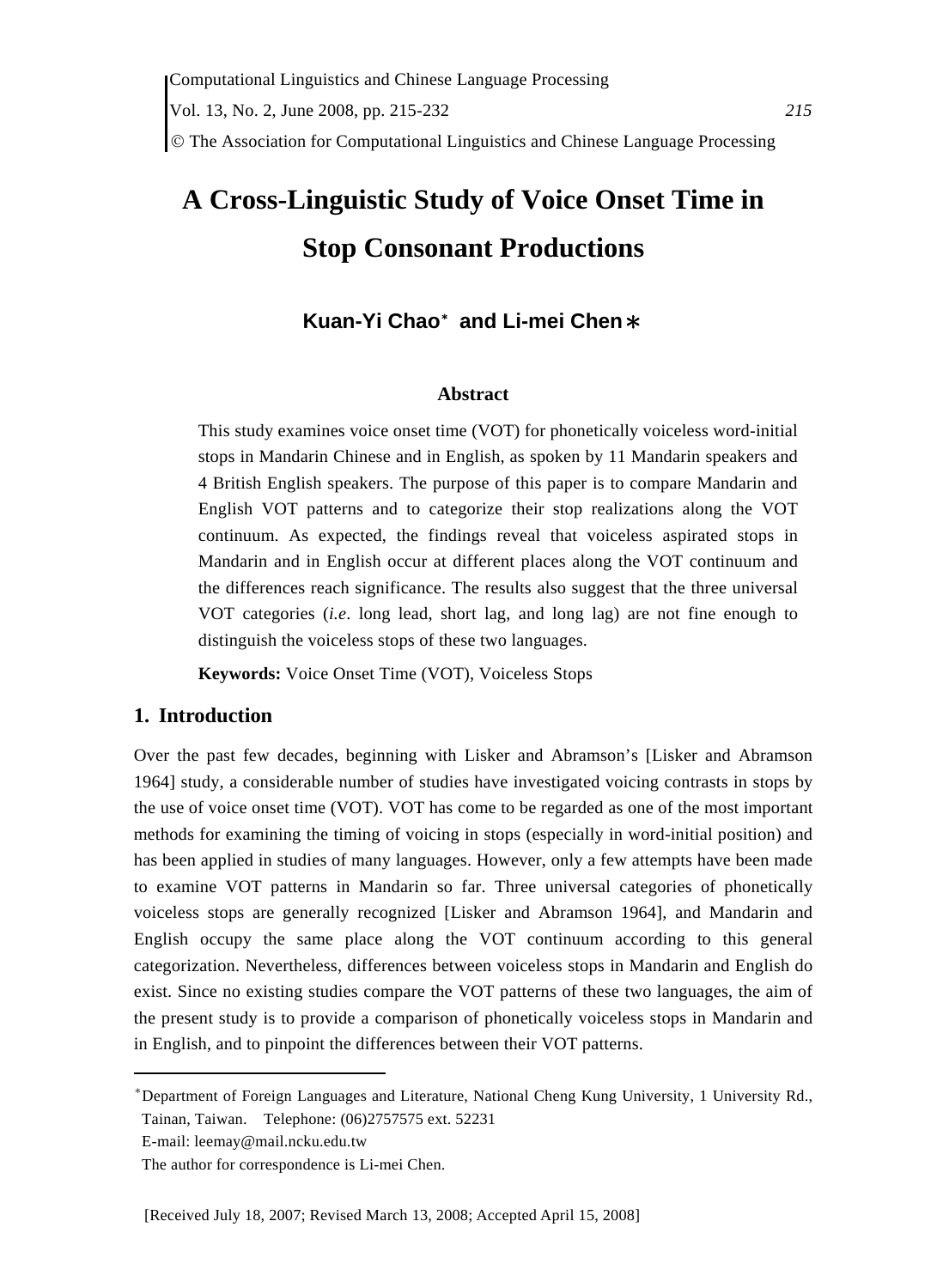#### **2. Literature Review**

Voicing contrast in stops has been widely discussed in phonetics and phonology. Voice Onset Time (VOT), the acoustic cue used to measure the timing of voicing, was first described by Lisker and Abramson in their well-known cross-language study of voicing in initial stops in 11 languages. According to Lisker and Abramson, voice onset time serves as a device for 'separating the stop categories of a number of languages in which both the number and phonetic characteristics of such categories are said to differ.' The authors also indicate that the measure of VOT is found to be highly effective in separating phonemic categories, such as voiced and voiceless, although the languages under study differ both in the number of those categories and their phonetic features. For example, in English, the minimal pair 'pan' and 'ban' can only be distinguished by voicing contrast. Thus, it can be seen that VOT plays an important role in differentiating voiced from voiceless stops, especially for lexical purposes.

#### **2.1 VOT Definition**

Lisker and Abramson's study defined VOT as 'the time interval between the burst that marks release of the stop closure and the onset of quasi-periodicity that reflects laryngeal vibration' ([Lisker and Abramson 1964: 422]), and used the concept to examine word-initial stops in 11 languages. Since then, a considerable number of studies of many languages has been undertaken, including a report on VOT in 51 languages [Keating *et al.* 1983], and another more recent study on VOT in 18 languages [Cho and Ladefoged 1999].

Although VOT is now in widespread use for measuring the timing of voicing in stops, its role as a reliable measure to distinguish between voiced and voiceless stops has been brought into question. Bohn and Flege's [Bohn and Flege 1993] findings suggest that VOT, the acoustic parameter of voicing contrasts in word-initial stops, may not be as important to the perception of stop voicing as is commonly supposed. Docherty [Docherty 1992] argues that voice onset time focuses narrowly on the timing of voicing in word-initial stops and does not take into account stops in word-final and word-medial positions. Caramazza, Yeni-Komshian, Zurif, and Carbone [Caramazza *et al*. 1973] also conclude that VOT is an 'insufficient' cue to the voicing contrast for French-English bilinguals.

On the other hand, some researchers argue that other acoustic cues play a role. For example, Klatt [Klatt 1975: 695] suggests that there are five equally important acoustic cues in English other than voice onset time, namely, low frequency energy in following vowels, burst loudness, fundamental frequency, pre-voicing, and segmental duration. Nevertheless, despite some research showing the limitations of voice onset time, it is still regarded as one of the most important acoustic parameters and has been used extensively in measuring word-initial stops.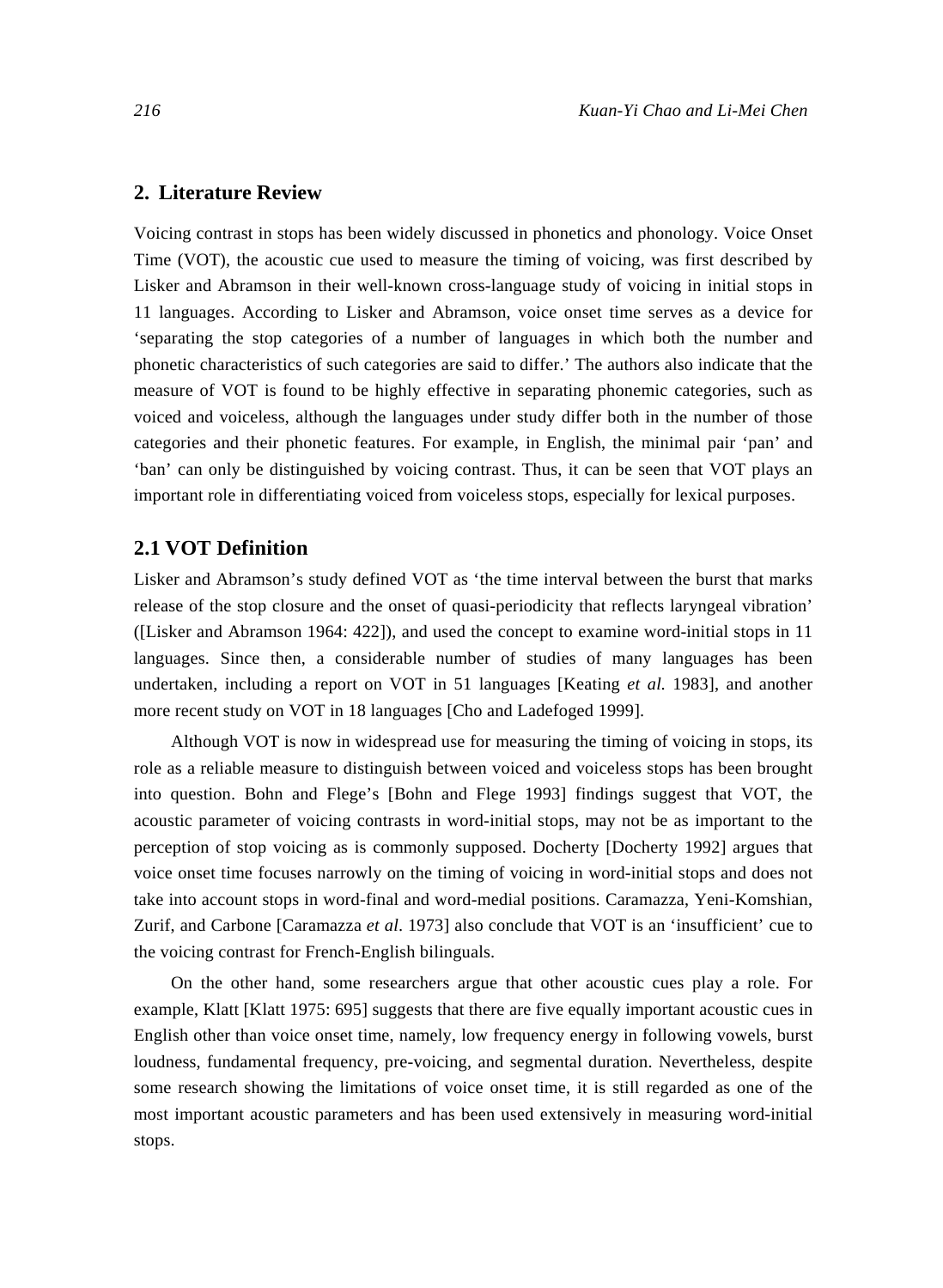## **2.2 VOT Category**

Lisker and Abramson [Lisker and Abramson 1964: 388] examine 11 languages and classify them into three groups according to the number of stop categories each language contains. They also suggest that each stop category falls into one of three ranges,  $-125$  to  $-75$  ms, 0 to  $+25$  ms, and  $+60$  to  $+100$  ms, respectively (p. 403). Following Lisker and Abramson's categorization, both Mandarin and English fall into the two-category group of languages and occupy the same range along the VOT continuum, that is, 0 to +25 ms for [p, t, k] and +60 to  $+100$  ms for [p', t', k'].

However, this classification is too general to note the subtle variations between the two languages. Cho and Ladefoged [Cho and Ladefoge 1999: 223] go into further detail and classify the range for voiceless aspirated and unaspirated occlusives, concentrating particularly on velar stops across 18 languages. They distinguish four categories, which they name *unaspirated* (velar stops with a mean VOT of around 30 ms), *slightly aspirated* (with a mean VOT of around 50 ms), *aspirated* (with a mean VOT of around 90 ms), and *highly aspirated* (with a mean VOT of over 90 ms). According to Cho and Ladefoged [Cho and Ladefoge 1999: 223], Mandarin and English do not occupy the same place along the VOT continuum, especially for voiceless aspirated stops. Further discussion of VOT categories for Mandarin and English stops is in Section 2.4, below.

#### **2.3 Effect on VOT**

Voice onset time (VOT) is known to vary with place of articulation. The general principle is that, the further back the place of articulation, the higher the VOT values [Fischer-Jorgensen 1954; Lisker and Abramson 1964; Docherty 1992; Cho and Ladefoged 1999]. Cho and Ladefoged suggest several ways of explaining this principle, including explanations based on the laws of aerodynamics, articulator movement and differences in mass of articulators. According to the explanation based on the laws of aerodynamics, the main reason for velar stops having a longer VOT than alveolar or bilabial stops is the relative size of the supraglottal cavity behind the constriction. With the velar stop, greater air pressure builds up in the vocal tract because the supraglottal cavity becomes smaller and it takes longer for the pressure to fall at the beginning of the release phase.

In accordance with Lisker and Abramson's findings, velar stops have consistently higher VOT values than the other stops. Rochet and Fei's [Rochet and Fei 1991] study, which examines Mandarin stops, shows the same trend — velar stops consistently show the longest VOT. They also find that, in Mandarin voiceless aspirated stops (*i.e*. [p', t', k']), the apical stop is correlated with slightly lower values than the labial one; this does not conform to the general agreement.

Vowel quality is another intrinsic effect which plays a crucial part in affecting voice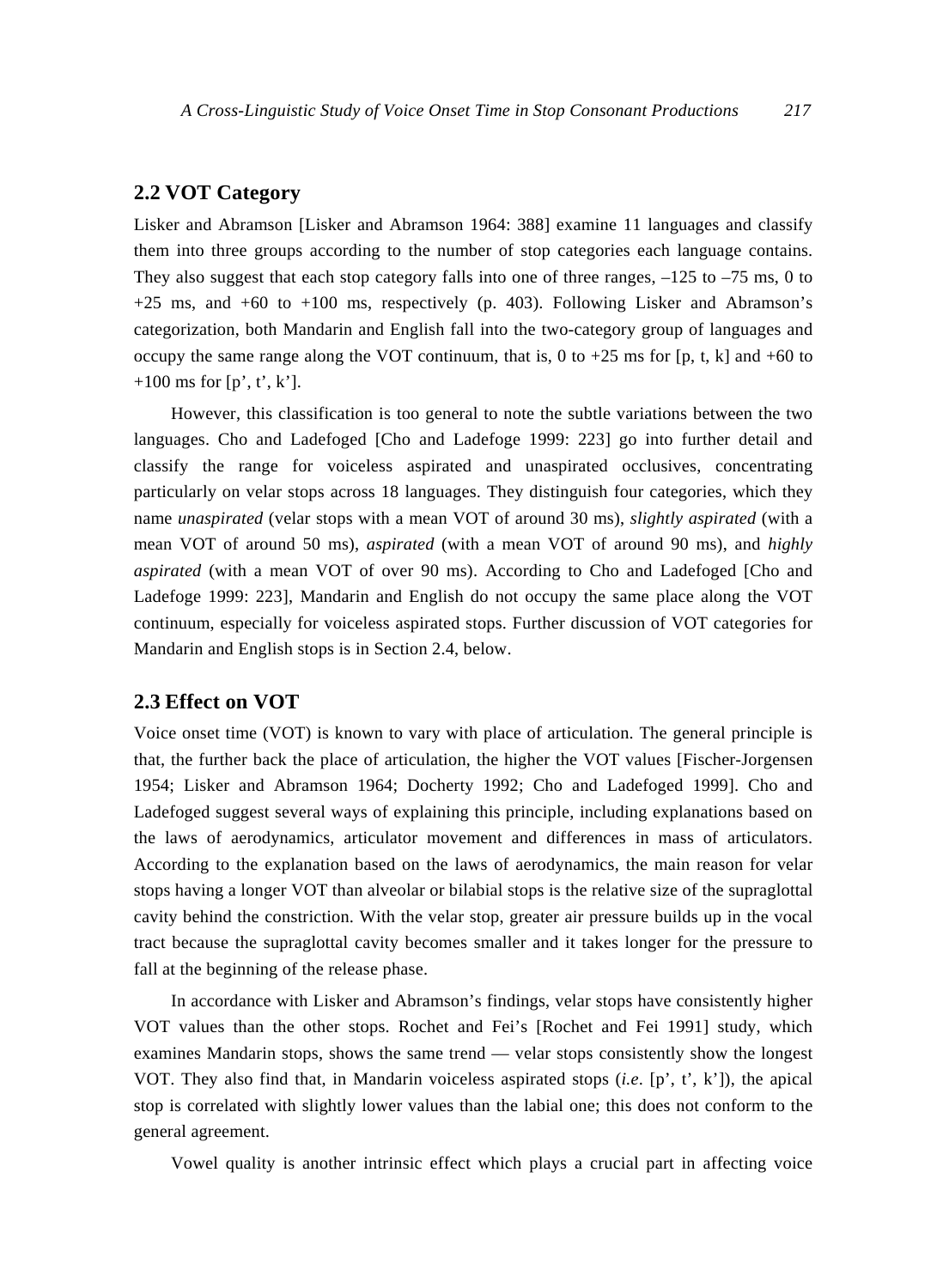onset time. Although Lisker and Abramson claim that vocalic environment does not have a major influence on VOT, a number of reports have questioned their claim [Klatt 1975; Weismer 1979; Port and Rotunno, 1979]. Generally, it has been found that tense high vowels have longer VOTs than lax low vowels [Klatt 1975; Weismer 1979; Port and Rotunno 1979]. However, owing to language-specific variation, the correlation between voice onset time and vowel quality does not allow any definite conclusions.

Rochet and Fei state briefly that the mean VOT for both sets of Mandarin stops have greater values when they are followed by a high vowel  $\frac{i}{v}$  or  $\frac{1}{v}$  rather than the low vowel  $\frac{1}{a}$ . The study provides information on the phonetic features of VOICED and VOICELESS stops in Mandarin. (In this study, the upper-case forms — 'VOICED' and 'VOICELESS' — will be used to refer to stops' phonological status, while the lower-case forms — 'voiced' and 'voiceless' — refer to their phonetic type.) More instrumental studies are needed in order to establish more complete and reliable Mandarin VOT patterns.

#### **2.4 Mandarin and English Stops and VOT Patterns**

As mentioned above, a sizable body of studies has been carried out to investigate the phonetic characteristics of voiced and voiceless stops in various languages using voice onset time as an important acoustic cue. Most existing studies concentrate on English [Lisker and Abramson 1964; Klatt 1975; Port and Rotunno 1979; Weismer 1979; Keating *et al*. 1983; Docherty 1992]. Other languages examined include Spanish [Lisker and Abramson 1964; Flege and Hammond 1982; Flege and Eefting 1987; Fellbaum 1996], French [Caramazza *et al*. 1973; Rochet *et al*. 1987], Arabic [Flege 1980; Khattab 2000] and Japanese [Shimizu 1990; Riney and Takagi 1999]. Among these investigations, there is very little data available on VOT for Mandarin word-initial stops. Thus, it does not appear that Mandarin VOT patterns have been examined extensively; to our knowledge, only Rochet and Fei have examined Mandarin Chinese.

This study will only discuss syllable initial stops, owing to the absence of stops in any other position in Mandarin Chinese. It is known that, in word-initial position, English VOICED stops are voiced or voiceless and unaspirated, and that VOICELESS stops are voiceless and aspirated [Keating *et al*. 1983; Keating 1984; Docherty 1992]. Although there are two possible phonetic implementations of English VOICED stops, Keating [Keating 1984: 43] indicates that 'English divides up the VOT continuum with some lead values but mainly short lag vs. long lag.' In Lisker and Abramson, VOT measurements occurring before the release burst are assigned negative values and called *voicing lead*, while VOT measurements occurring after the release burst are assigned positive values and called *voicing lag*. Lisker and Abramson [Lisker and Abramson 1964: 395] also provide two sets of values for English voiced stops (VOTs with lead and with short lag) and suggest that only a single type is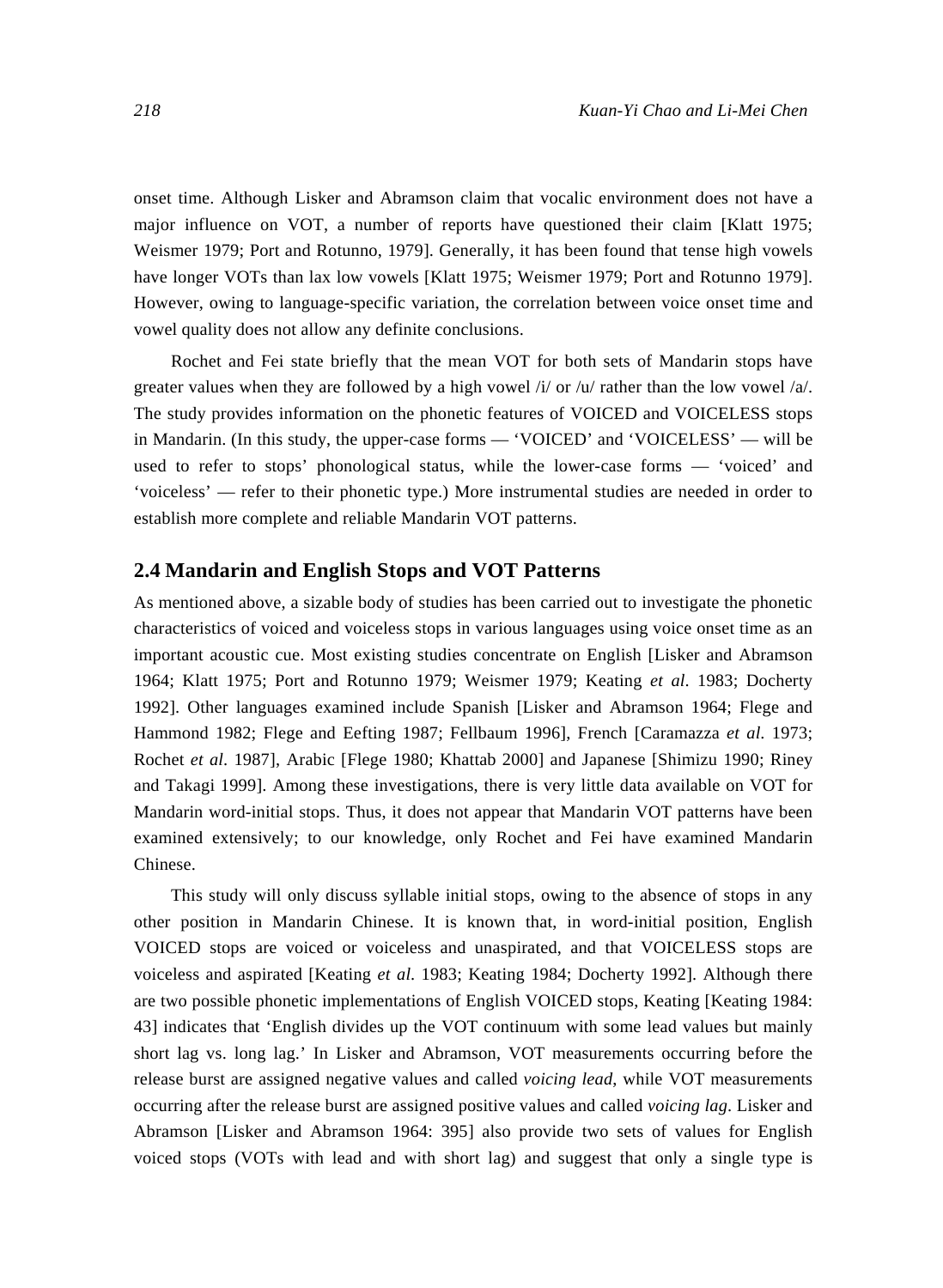produced by each native speaker. Based on the distinction of Keating and Lisker and Abramson, English is described as having, in general, short lag and long lag VOT patterns.

In comparison with English, Mandarin shows less variation in implementation. All Mandarin stops are phonetically voiceless and are only differentiated by aspiration. According to data provided by Rochet and Fei, VOT duration for Mandarin  $[p', t', k']$  ranges between 90 and 110 ms, while that of Mandarin [p, t, k] ranges between 10 and 25 ms (depending on the place of articulation). In Keating's study, Mandarin and English stops are classified as phonetically the same, and both fall into short lag vs. long lag patterns; however, there remain some subtle differences between the two languages.

Table 1 shows detailed measurements of English VOT means and ranges, including American English [adopted from Lisker and Abramson 1964] and British English [adopted from Docherty 1992]. The VOT pattern in Mandarin Chinese [adopted from Rochet and Fei 1991] is presented in Table 2. According to Cho and Ladefoged's definition of voiceless unaspirated stops, English  $[p, t, k]$  fall into the 'unaspirated' range with a VOT of under 30 ms. However, for voiceless aspirated stops (*i.e*. [p', t', k']) Mandarin occupies a 'highly aspirated' position along the VOT continuum, while English lies in the 'aspirated' region. The table also indicates that although  $[p', t', k']$  in Mandarin and English fall into two categories, they are not completely different because the VOT ranges in these two languages overlap.

|                        | Lisker and Abramson 1964 (AE) |            | Docherty 1992 (BE) |            |  |
|------------------------|-------------------------------|------------|--------------------|------------|--|
|                        | <b>Mean</b>                   | Range      | <b>Mean</b>        | Range      |  |
|                        | 58                            | $20 - 120$ | 42                 | $10 - 80$  |  |
|                        | 70                            | $30 - 105$ | 64                 | $30 - 110$ |  |
| $\mathbf{k}^{\bullet}$ | 80                            | $50 - 135$ | 62                 | $30 - 150$ |  |
|                        |                               | $0 - 5$    | 15                 | $0 - 50$   |  |
|                        |                               | $0 - 25$   | 21                 | $0 - 50$   |  |
|                        |                               | $0 - 35$   |                    | $10 - 60$  |  |

*Table 1. VOT means and ranges in English.* 

(AE=American English; BE=British English; all measurements are in milliseconds (ms). Note: In this study, based on Keating [Keating 1984] and Lisker and Abramson's [Lisker and Abramson 1964] distinction,  $[p', t', k']$  is used for referring to voiceless aspirated stops while  $[p,$ t, k] is used as voiceless unaspirated stops in phonetic distinctions.)

| Table 2. VOT means for voiceless aspirated stops in Mandarin. |  |  |  |  |  |
|---------------------------------------------------------------|--|--|--|--|--|
|---------------------------------------------------------------|--|--|--|--|--|

|    | Rochet and Fei 1991 |
|----|---------------------|
|    | Mean (in ms)        |
| Ď  | 99.6                |
| t, | 98.7                |
| k, | 110.3               |

(Note: Rochet and Fei provide the mean VOT for voiceless aspirated [p', t', k'] but not for voiceless unaspirated [p, t, k], nor do they provide VOT ranges.)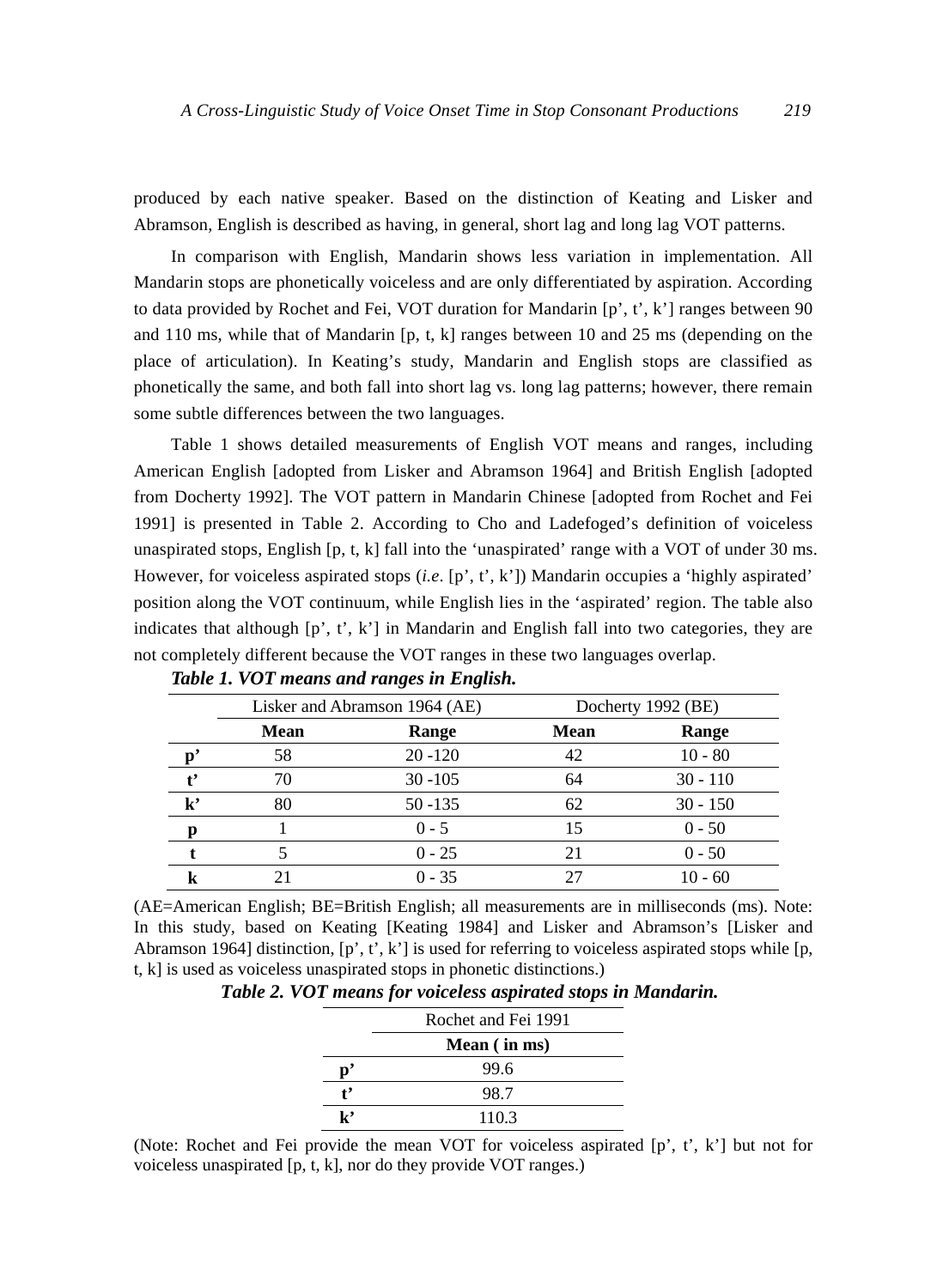#### **3. Methodology**

#### **3.1 Aims of the Experiment**

As mentioned above, a few instrumental studies have examined VOT in Mandarin. No existing studies even attempt to compare VOT patterns in Mandarin and English. Therefore, the present experiment examines subtle differences in VOT production between the two languages and seeks to determine whether Mandarin and English stop realizations occupy the same place along the VOT continuum.

#### **3.2 Linguistic Material**

Stops in Mandarin Chinese occur only in the initial position. The present experiment examines two sets of phonetically voiceless stops, that is, aspirated  $[p', t', k']$  and unaspirated  $[p, t, k]$ . Each of the stops is followed by three peripheral vowels in turn: two high vowels, /i/ and /u/, and one low vowel,  $/a$ , thus giving a total of three variations for each stop. Two exceptions to this are the velar stops  $[k']$  and  $[k]$ , as no Mandarin lexical items exist for the sequences  $[k']$ or [k] followed by the high front vowel /i/. All the words used are real words.

Unlike English, every character in Mandarin is correlated with monosyllabic sounds only, all of which can exist independently. However, two or more characters usually stand side by side to form a 'word' which is more complete and more meaningful. Take 'da ying' for example, the sound 'da' can have various meanings; however, 'da ying' means 'to promise' and is easy for experiment participants to understand. Thus, in the present experiment, compound words are used rather than single characters (as in previous experiments, *e.g*., Rochet and Fei 1991) because they make more sense to the subjects, and because compound words fit the testing format better than single characters. The inventory of all stimuli words is listed in Appendix A.

The following procedure was followed to create English and Mandarin word lists. First, the word-lists were oriented to the Mandarin Chinese lexicon in order to obtain comparable material in both English and Mandarin. Thus, all the English stops examined here are in the word-initial position and the target words contain two high vowels  $(i/$  and  $(u)$  and one low vowel  $(\alpha)$ . Velar stops [k'] and [k] followed by the high front vowel  $\beta$  are not included as they do not occur in Mandarin. Secondly, disyllabic words were chosen rather than monosyllabic materials because the Mandarin word-list consists of pairs of characters put together to make target words. Every effort was made to find Mandarin and English words in which the stops were followed by 'similar' vocalic and consonantal contexts; however, it was very difficult to create a list of homophones across the two languages owing to phonetic and phonological differences.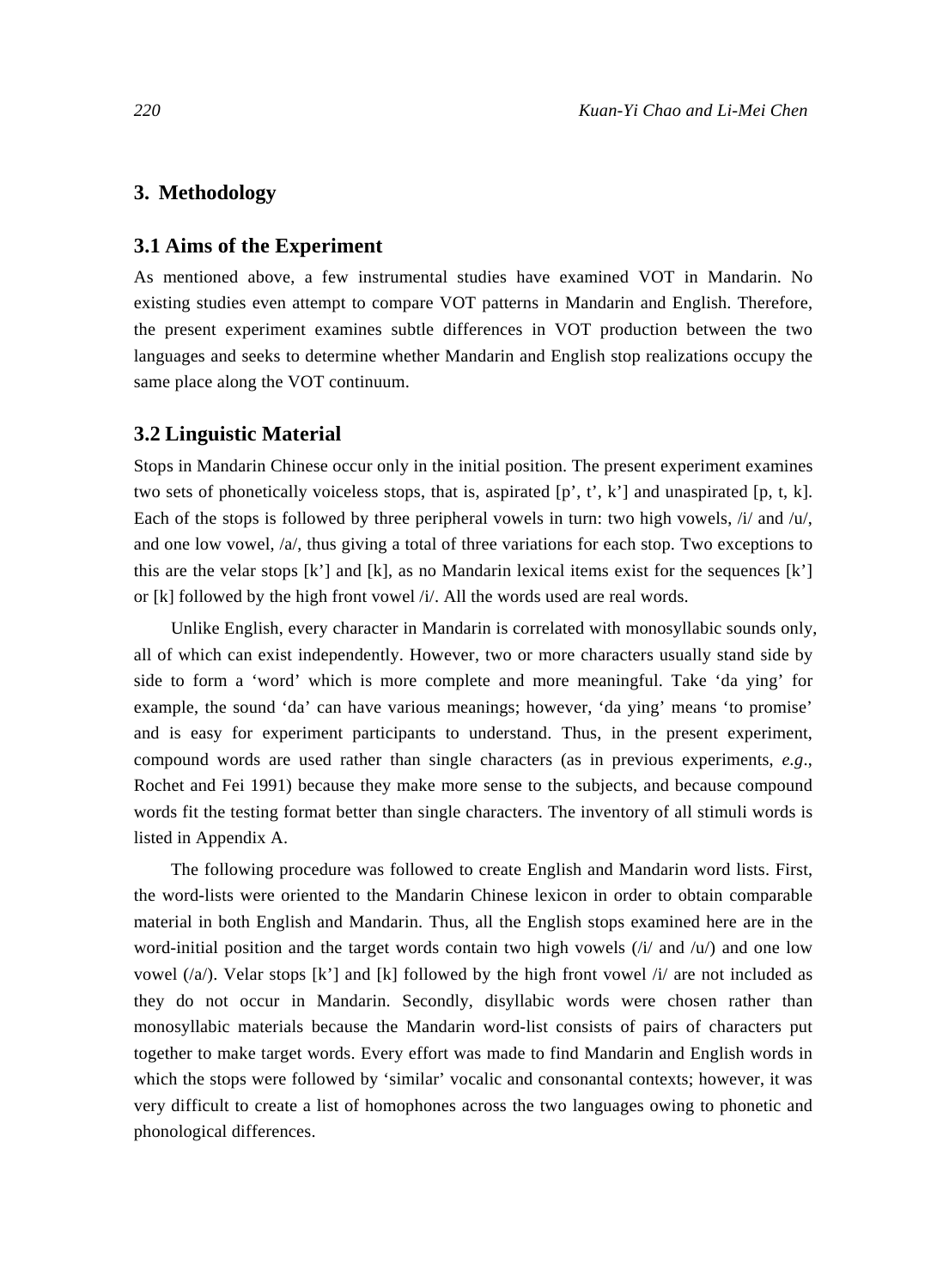#### **3.3 Participants**

11 Mandarin speakers participated in this experiment: all were females aged between 19 and 35 years (mean=27). All of the participants were born in Taiwan, where Mandarin Chinese is the predominant language. None of them had a marked regional accent, although they were raised in different areas of Taiwan. All the Mandarin participants were college students. Four female native speakers of British English participated in this experiment as a control group. The native English speakers were older (mean=32) than the native speakers of Mandarin. All were born and raised in the UK. The Mandarin speakers participated in the Mandarin-based test, while the English speakers participated in the English-based test.

## **3.4 Procedures**

In order to ensure the target sounds were not predictable for any participants who might have linguistics backgrounds, all the speech materials, both Mandarin and English, were randomized. Target words were equally divided into two subgroups in each language due to recording limitations. Two preparation words were added to each group, as the first and last items, in order to allow participants to practice before the target words being recorded. One by one, participants were recorded in a sound booth, and their readings recorded straight into a computer. The participants were asked to start reading each word when they were ready; the list of words was read five times in a row at a comfortable speed. The first iteration was not used for analysis. This was to ensure that participants were familiar with the entire recording procedure before they produced a recording which would actually be analyzed. All speakers were given instructions in English, and Mandarin participants also received instructions in Mandarin. The participants were told that the object of the experiment was to examine speech, but they were not told that their production of specific sounds (*i.e*. stops) would be assessed.

#### **3.5 Measurements and Analyses**

Acoustic measurements of the speech material were made using Wavesurfer software. Following Lisker and Abramson [Lisker and Abramson 1964: 422], VOT was measured as the interval between the beginning of the release burst and the onset of quasi-periodicity that reflects glottal vibration in F1 in the following vowel. Spectrographic measurements were taken of the VOTs of Mandarin initial stops in a total number of 800 tokens. Mean VOT values were calculated for the stops produced by each participant. A few measurements were missing owing to discarded tokens or imperceptible release bursts which made it difficult to measure VOT. The analysis involved displaying two panels (spectrogram and waveform) on separate portions of the screen, and using a manually controlled cursor for durational measurements, as shown in Figure 1. Measurement reliability was assessed by re-measuring three randomly selected stops in each group from duplicate spectrograms. The average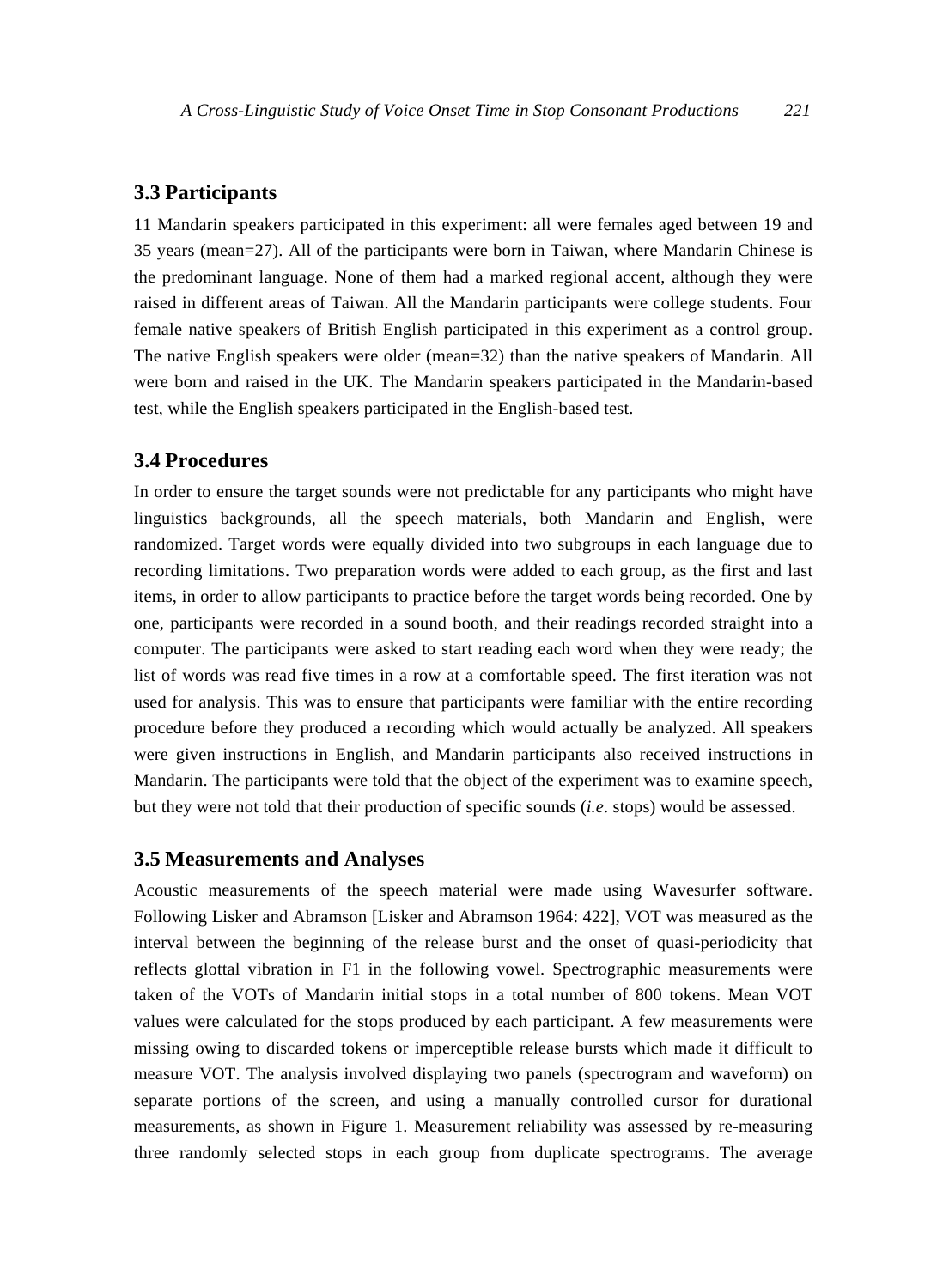difference between the two measurements was 2.2 ms, with a range of 0-5 ms. T-tests were used for comparison of results and calculation of statistical significance. In this study, the p values which were less than 0.05 were reported to be significant.



*Figure 1. Example of a test word "ta guo" (*踏過*) shown in the acoustic waveform (top panel) and spectrogram (bottom panel).* 

## **4. Results**

## **4.1 Overall Results for Mandarin VOT**

## **4.1.1 VOT Means and Distribution**

Table 3 presents the mean VOT values and ranges for each of the six Mandarin stops. It was found that the velar stops [k'] and [k] have higher VOT values than the other stops. This supports the findings in Lisker and Abramson [Lisker and Abramson 1964] in their cross-language study. The mean VOT value for  $[t']$  is slightly lower than that for  $[p']$ , which does not conform to the general agreement that the further back the place of articulation, the longer the VOT. However, the difference between [p'] and [t'] does not reach significance. This concurs with Rochet and Fei's finding [Rochet and Fei 1991] that the mean VOTs for [p'] and [t'] do not differ significantly from each other. T-tests reveal that the VOT value for the velar stop [k'] is significantly higher than those for [p'] and [t'].

Regarding the voiceless unaspirated stops, it is noticeable that the mean VOT for [k] is higher than that for [t], which in turn is higher than the VOT for [p]. Compared with voiceless aspirated stops, unaspirated  $[p, t, k]$  are in closer accord with the consensus reported in the literature. T-tests were carried out to determine if the differences between [p], [t], and [k] were statistically significant. The results show that the VOT for the velar stop is significantly higher than those of the other two stops, and there is a significant difference between [p] and [t] as well. Overall, the present study's findings on Mandarin VOT patterns are in accordance with the study by Rochet and Fei, in which the authors found that the mean VOT for  $[t]$  was slightly but not significantly lower than that for [p'].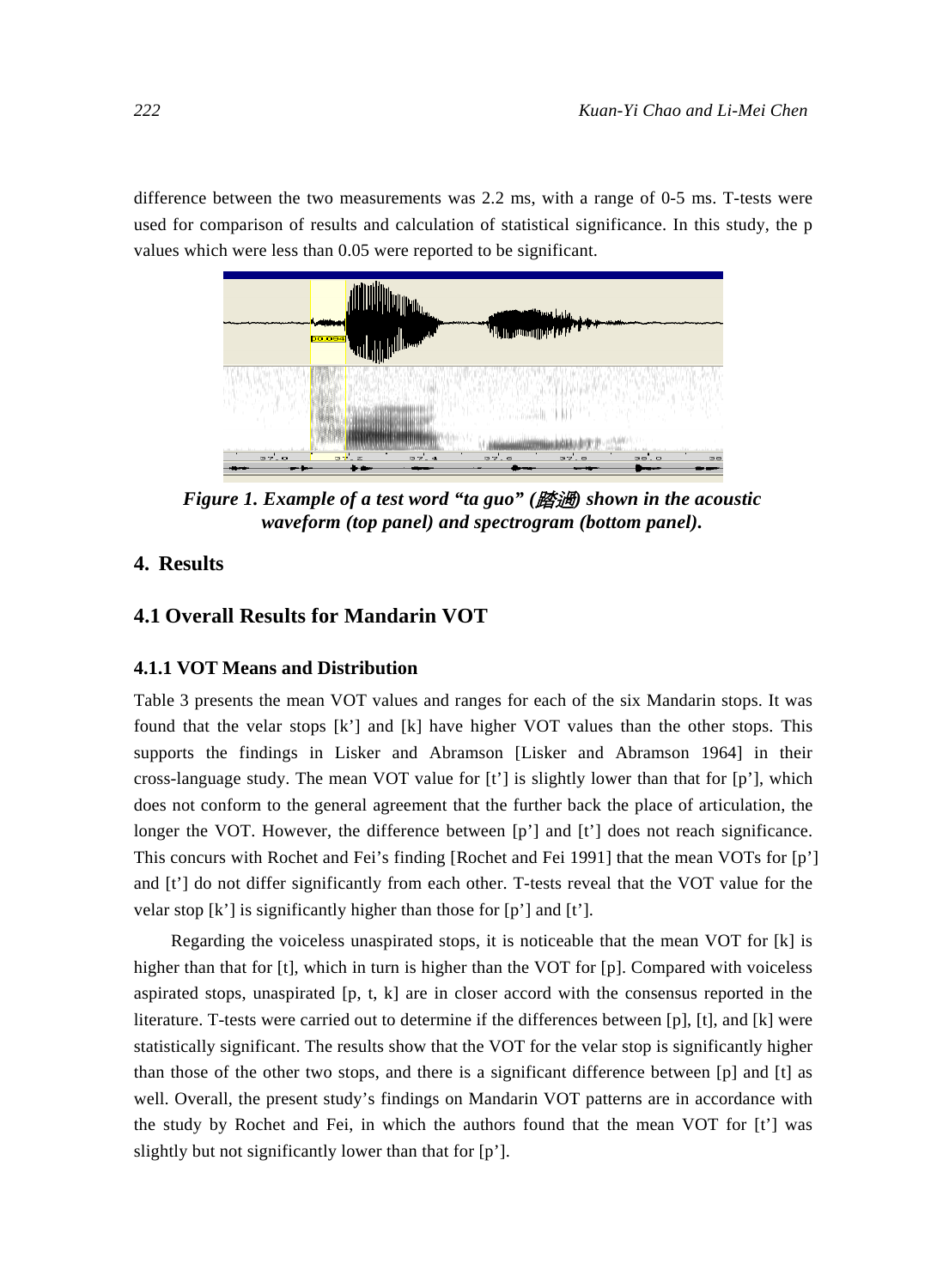| .                    |      | . The set of $\mathcal{N}$ is a simple set of the set of $\mathcal{N}$ is a set of $\mathcal{N}$ |    |    |  |
|----------------------|------|--------------------------------------------------------------------------------------------------|----|----|--|
|                      |      | ı,,                                                                                              |    |    |  |
| Min                  |      | 50                                                                                               |    |    |  |
| <b>Max</b>           | 147  | 138                                                                                              | 65 | 33 |  |
| <b>General means</b> | - 82 | Q <sub>2</sub>                                                                                   | 14 |    |  |

*Table 3. VOT ranges and general means (in ms) for Mandarin stops.* 

VOT distribution for all stops in Mandarin and English is shown in Figure 2. As the figure indicates, the VOT ranges for voiceless aspirated  $[p, t, k']$  are 35-147 ms, 45-123 ms and 50-138 ms, respectively. However, it is clear that the VOT distribution for [p'] tends to center in the range from 45 to 130 ms, and that for [k'] is concentrated in the range from 58 to 125 ms. As for voiceless unaspirated stops, the VOT ranges for [p, t, k] are 7-65 ms, 7-33 ms and 15-65 ms, respectively. VOT distribution is centered in the range of 7-28 ms for [p] and 15-50 ms for [k]. It is interesting to note that the ranges for [t'] and [t] are narrower than those for the other stops; that is, the bilabials and the velars allow more variation than  $[t']$  and  $[t]$ .



*Figure 2. VOT distribution for all stops in Mandarin (M) and English (E).* 

#### **4.1.2 Vowel Context**

As mentioned above, vowel quality is another important factor influencing voice onset time. It is now widely accepted that tense high vowels are correlated with longer VOTs than lax low vowels [Klatt 1975; Weismer 1979; Port and Rotunno 1979]. Table 4 shows the mean VOTs for Mandarin stops followed by three peripheral vowels /i, a, u/. It should be noted that there are no lexical items with the sound sequences of  $/ki/$  or  $/ki$  in Mandarin. As shown in the table, all the stops have longer VOTs when they are followed by a high vowel, /i/ or /u/, than by the low vowel  $\alpha$ . A series of t-tests were carried out to determine if the differences are statistically significant in the VOT values between the stops when followed by different vowels. The results indicate that all the stops, except [t'] which does not reach significance,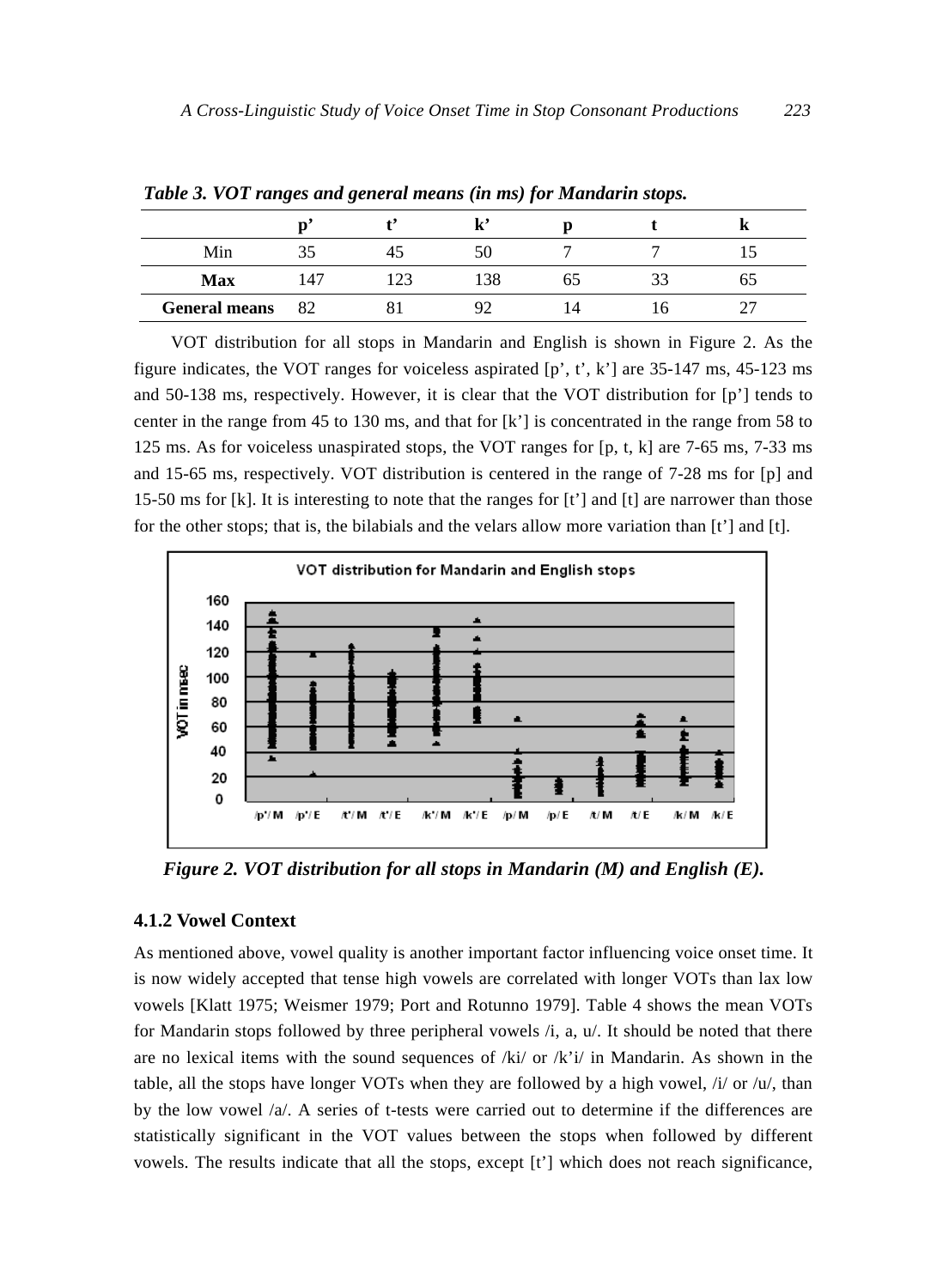have significantly longer VOTs when the following vowel is  $/i$  or  $/u$  than when it is  $/a$ . The present results are in keeping with the correlation between VOT and vowel quality reported in Rochet and Fei's findings. To sum up, it may safely be assumed that Mandarin stops generally fit in with the assumption that tense high vowels contribute to longer VOTs in preceding stops than lax low vowels.

|    |     | $t'$ k' |                 |            |     |
|----|-----|---------|-----------------|------------|-----|
| 90 | 82  | X       | 13              | 18         |     |
| 87 | 82  |         | 98 18 17        |            | -33 |
|    | 81. |         | $\overline{12}$ | $\sqrt{4}$ |     |

*Table 4. Mean VOT values (in ms) for Mandarin stops with three following vowels /i/, /a/ and /u/* 

## **4.2 Overall Results for English VOT**

Table 5 shows the mean VOT values produced by the British English speakers. English mean VOTs with and without subject A are juxtaposed for comparison. As can be clearly seen, the place of articulation has an effect on VOT for  $[p, t, k']$  but not for  $[p, t, k]$ . Regarding the mean VOTs by native English speakers with subject A, it is found that the mean VOT for aspirated velar  $[k']$  is significantly higher than that for  $[t']$ , and for  $[p']$ . T-tests also reveal that there is a significant difference between  $[t]$  and  $[p]$ . As for unaspirated stops, it is apparent that the mean VOTs for both [t] and [k] are significantly longer than that for [p]. It should also be noted that the mean VOT value for [t] is slightly higher than that for [k], which does not support the general agreement that velar stops are usually produced with longer VOTs. With respect to the mean VOTs without subject A, it shows almost the same trend with the one with subject A but differs in two places. First, the mean VOT values for all English stops, especially for  $[p', t', k']$ , are lower when subject A is excluded. One explanation for this may be that subject A is the only English-Mandarin bilingual among the subjects, and this is also reflected in the distribution (see results below). Secondly, VOT values for [k] is slightly higher than that for [t], which conforms more closely to the general principle, although the difference between [t] and [k] does not reach significance.

*Table 5. Mean VOTs for English stops by British English speakers with and without subject A.* 

|                             | 'p | 'k' | 'D | 'k |
|-----------------------------|----|-----|----|----|
| English (with subject A)    |    |     |    |    |
| English (without subject A) | 62 |     |    |    |

As for English VOT distribution, Figure 2 indicates that VOT ranges for  $[p, t, k']$  are from 22 ms to 117 ms, 48 ms to 105 ms, and 65 ms to 145 ms, respectively; while the ranges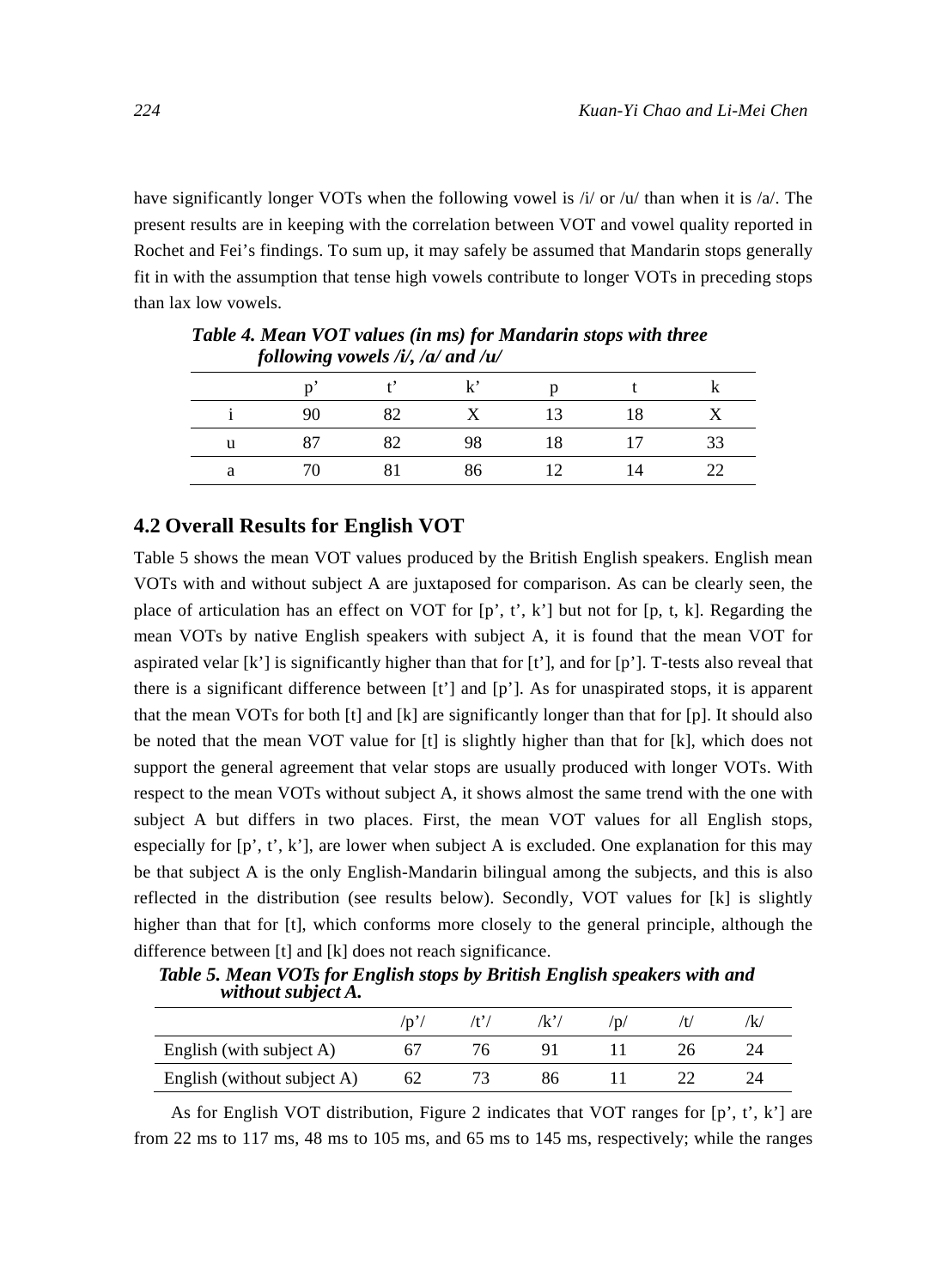for [p, t, k] are 7-18 ms, 13-68 ms, and 13-40 ms, in that order. Some of the higher values, such as the highest value for  $[p']$ , the top two values for  $[k']$ , and the values from 52 ms to 68 ms for [t], were produced by subject A. Generally, VOT distribution in the present study fits the ranges reported in both Lisker and Abramson who examined American English, and Docherty [Docherty 1992], who concentrated on British English (their findings are provided in Table 1).

## **4.3 Comparing Mandarin and English VOT**

VOT patterns in Mandarin and English are compared in terms of the mean VOT values and the distribution patterns. Figure 3 presents the mean VOTs for Mandarin and English stops. Chinese speakers generally produce longer VOTs than English speakers do, especially for voiceless aspirated stops. A series of t-tests were implemented to examine if the differences among  $/p$ , t', k'/ in both languages reach significance.



*Figure 3. Mean VOTs for Mandarin and English stops by Chinese speakers and English speakers with and without subject A* 

Comparing the mean VOTs in Mandarin and English with subject A's productions the results reveal that no comparisons reach significance although the figure indicates that VOT values for  $[p', t', k']$  are longer in Mandarin than in English. However, when subject A is excluded from the group of English speakers, t-tests comparing Mandarin and English mean VOTs show significant results for all the aspirated stops although the differences between Mandarin and English VOT are subtle, not stark. It would thus be interesting to find out whether the L2 learners are aware of the subtle differences between the two languages and are capable of producing them authentically.

As Figure 3 shows, the mean VOT values for English  $[p, t', k']$  are longer as the further back of the place of articulation. However, this does not apply to Mandarin [p'] and [t']. The result accords with Rochet and Fei's finding that the mean VOT durations for Mandarin [p'] and  $[t']$  are close to each other, and  $[p']$  always has a slightly higher value than  $[t']$ .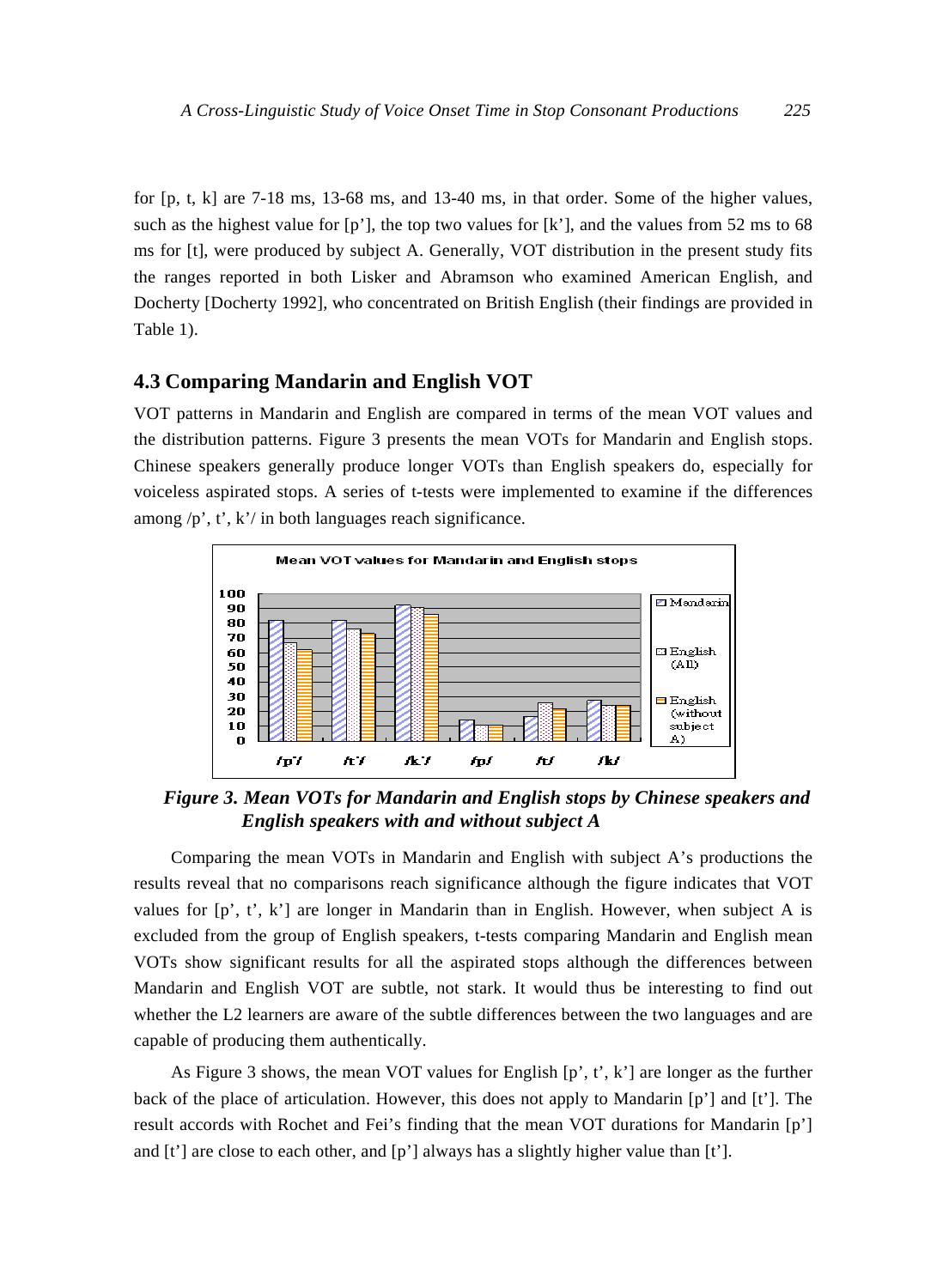VOT distribution patterns for [p', t', k'] in Mandarin and in English are shown in Figure 4. Mandarin has higher VOT values than English; moreover, the ranges for Mandarin  $[p', t',]$ k'] are wider than that for English ones. According to the definition for voiceless aspirated stops provided by Cho and Ladefoged [Cho and Ladefoged 1999], Mandarin occupies the 'highly aspirated' region along the VOT continuum while English falls into the 'aspirated' position. However, even if the two languages belong to the different categories, it does not mean that they occupy totally separate places along the VOT continuum. It can be clearly seen from the figure that the VOT ranges for Mandarin and English  $[p', t', k']$  are considerably overlapped. The finding triggers a series of concerns about whether the native Chinese speakers will be aware of those subtle differences.



*Figure 4. VOT distribution patterns for Mandarin and English /p', t', k'/ produced by Chinese speakers (M) and English speakers (E) without subject A.* 

## **5. Discussion**

With respect to the comparison of VOT patterns in Mandarin and English, the results of this study corroborate the claim that significant differences exist between these two languages, especially for voiceless aspirated stops. It is known that all Mandarin and English stops are phonetically voiceless, and aspiration is becoming a common way of distinguishing homorganic pairs. According to Lisker and Abramson's categorization [Lisker and Abramson 1964], both Mandarin and English belong to the two-category group of languages, for which VOTs range from 0 to  $+25$  ms for unaspirated [p, t, k] and from  $+60$  to  $+100$  ms for aspirated [p', t', k']. As expected, Mandarin and English follow short lag vs. long lag VOT patterns. However, the results of the study by Rochet and Fei [Rochet and Fei 1991] show that this classification is too general to observe the subtle differences between Mandarin and English. It is uninformative to compare unaspirated stops in the two languages as they occupy the same region along the VOT continuum and have close mean VOTs. As for aspirated stops, it may be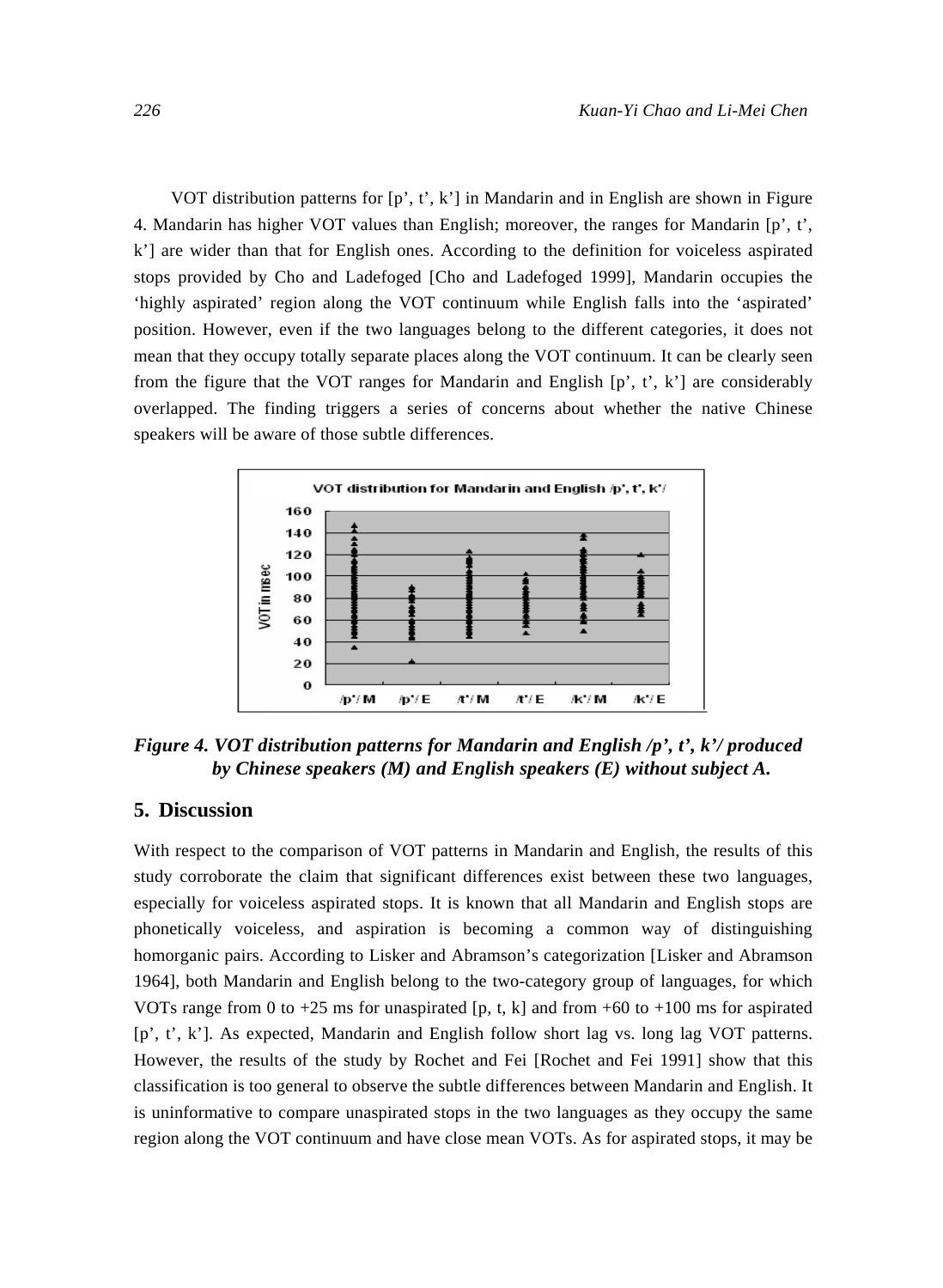noted that Mandarin  $[p', t', k']$  often have higher VOT values than English  $[p', t', k']$ . The findings showing higher mean VOTs in Mandarin are generally consistent with those reported by Rochet and Fei. However, the values obtained in this present study are slightly lower than Rochet and Fei because this experiment uses disyllabic words.

Aware that the three universal categories (*i.e*. long lead, short lag, and long lag) are not fine enough to distinguish the different regions along the long-lag VOT continuum, Cho and Ladefoged [Cho and Ladefoged 1999] suggest using four categories to define voiceless stops according to their degree of aspiration. In light of Cho and Ladefoged's categorization, it is clear that English  $[p', t', k']$  fall into the 'aspirated' category with VOTs ranging from 50 ms to 90 ms. As for Mandarin, as shown in Table 6, all the VOT values of Mandarin  $[p', t', k']$  in Rochet and Fei are over 90 ms, while in the present study the VOT values of the velar [k'] is over 90 ms. Therefore, Mandarin [p', t', k'] should be generally categorized as 'highly aspirated.' However, in this present study, Mandarin  $[p']$  and  $[t']$  might not fall into the 'highly' aspirated category. The results of the present study agree with Cho and Ladefoged's claim that more than three categories for aspirated stops need to be taken into consideration.

|     | Rochet and Fei 1991 | The present study |
|-----|---------------------|-------------------|
|     | monosyllables       | disyllables       |
|     | 99.6                | 82.2              |
|     | 98.7                | 81.9              |
| ı,, | 110.3               | 92.1              |

*Table 6. Mean VOT values (in ms) for Mandarin voiceless aspirated stops* 

The study by Cho and Ladefoged used only VOT means for categorization. However, distribution is even more important. Figure 5 provides a simplified schematic representation of the places that Mandarin and English stops occupy along the VOT continuum. As shown in the figure, Mandarin [p', t', k'] occupies wider ranges and higher values than English. Moreover, it is difficult to draw a line between the two sets of VOT values for Mandarin and English  $[p', t', k']$  due to the considerable overlap between the two distributions.



*[p', t', k'] along the VOT continuum.*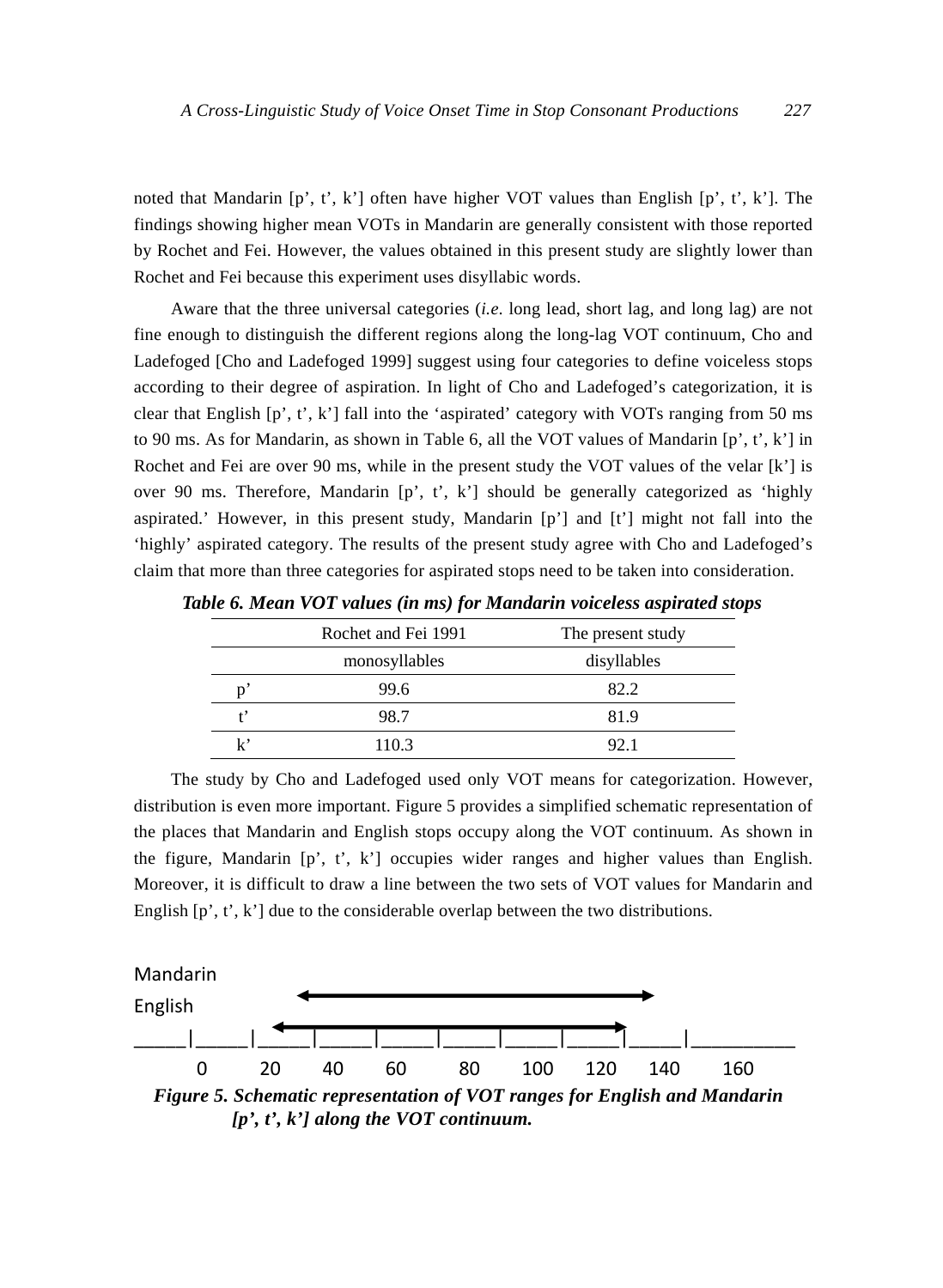Knowing that there is a great deal of overlap, it is interesting to find out whether the differences between Mandarin and English reach significance. The results of the present study show that all the differences for  $[p', t', k']$  in both languages reach significance. It may thus imply that Mandarin and English occupy the same place along the VOT continuum for voiceless unaspirated stops, while the two languages belong to different categories for voiceless aspirated stops. Further studies are required using a greater number of monolingual subjects and examining  $[p', t', k']$  in different contexts (in isolation and in sentences) in order to describe the VOT patterns of the Mandarin stop categories more accurately.

## **6. Conclusion**

With the purpose of comparing voice onset time patterns in Mandarin and English as well as categorizing Mandarin stops by voice onset time, two general conclusions may be drawn from the present study. First, it is found that VOT patterns in the two languages are similar but not completely identical. Voiceless unaspirated [p, t, k], stop realizations in both languages occupy the same range: the short lag region along the VOT continuum. However, for voiceless aspirated [p', t', k'], Mandarin seems to fall into the 'highly aspirated' region along the VOT continuum, while English falls into the 'aspirated' region. The findings obtained in this study conform to the result reported by Rochet and Fei [Rochet and Fei 1991]. Moreover, the discrepancies between Mandarin and English are subtle due to the considerable overlap. Additional research with more monolingual subjects and a more natural setting (*i.e*. to obtain natural speech rather than elicited word lists) will be needed in order to accurately pinpoint the VOT patterns of Mandarin stops.

As for Mandarin stops categorization, the results suggest that the classification presented by Cho and Ladefoged [Cho and Ladefoged 1999] is more suitable than the three-way categorization [Lisker and Abramson 1964], especially for the language whose voicing contrast is the aspiration. Moreover, to discuss the distinction of voicing contrast, VOT is not the only parameter. Some researchers suggest other acoustic cues which share the equivalent importance with voice onset time to distinguish voicing contrast. These should be taken into account in future studies. Furthermore, two critical issues should be further examined: the irregular tendency for Mandarin  $[p, t', k']$  and the underlying reasons for the differences between Mandarin and English VOT. The former can be discussed involving some possible factors, such as tones, vowel context, and place of articulation, while the latter can be detail explained by many aspects, for instance, different phonetic features or sound system in the two languages. Some researchers have claimed that tones play a role of being associated with VOT values [Liu *et al*. 2008]. The test stimuli used in the present experiment are not with the same tone; therefore, future studies should take it into consideration as well.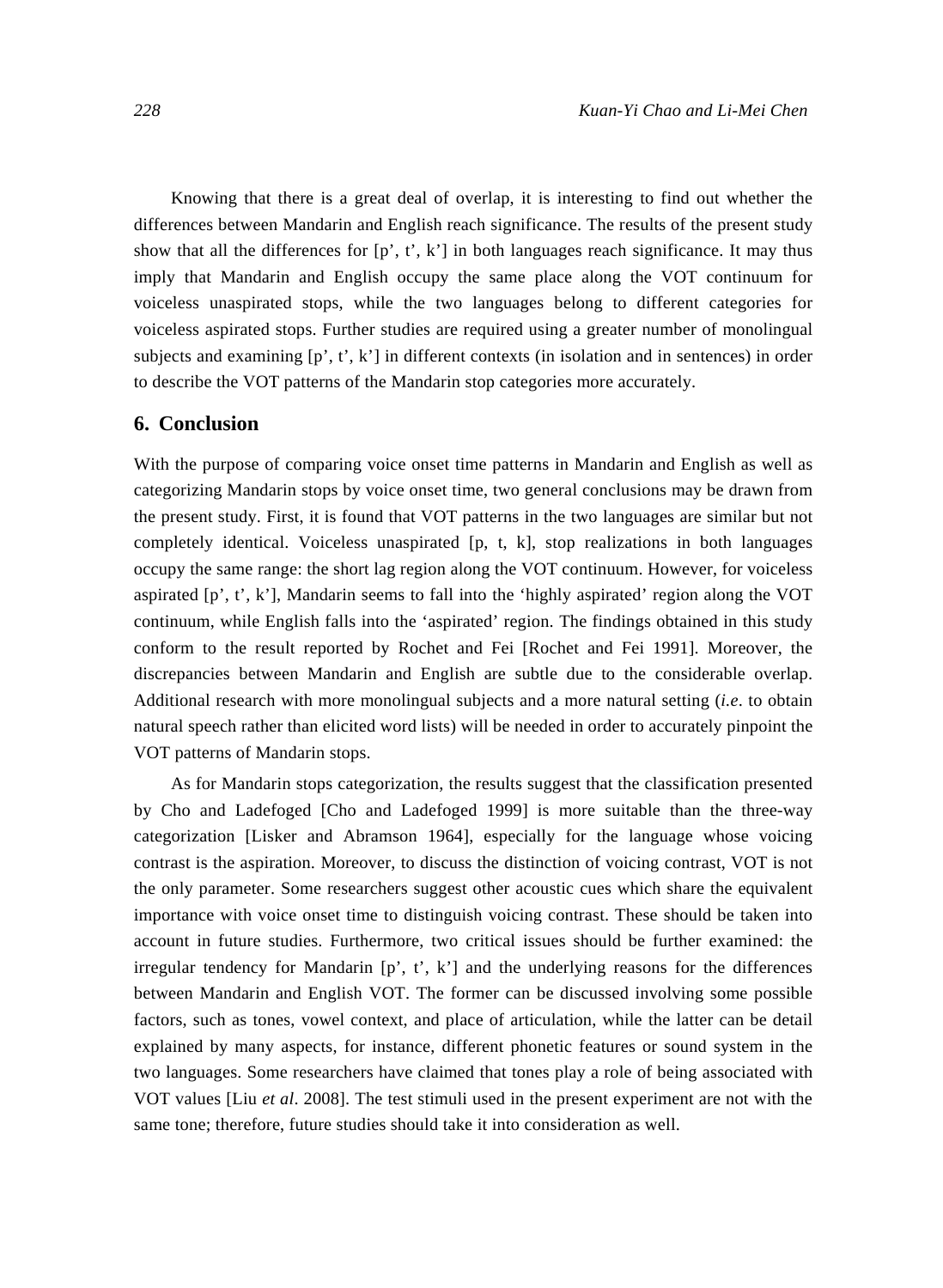## **References**

- Bohn, O.S. and J.E. Flege, "Perceptual Switching in Spanish/English Bilinguals," *Journal of Phonetics,* 21(3), 1993, pp. 267-290.
- Caramazza, A., G. Yeni-Komshian, E. Zurif and E. Carbone, "The Acquisition of A New Phonological Contrast: The Case of Stop Consonants in French-English Bilinguals," *Journal of the Acoustical Society of America*, 54, 1973, pp. 421-428.
- Cho, T and P. Ladefoged, "Variation and Universals in VOT: Evidence from 18 Languages," *Journal of Phonetics*, 27, 1999, pp. 207-229.
- Docherty, G.J., *The Timing of Voicing in British English Obstruents,* Foris, New York, 1992.
- Fellbaum, M.L., "The Acquisition of Voiceless Stops in the Interlanguage of Second Language Learners of English and Spanish," *Proceedings of the 4th International Conference on Spoken Language Processing*, 3, 1996, Philadelphia, PA, pp. 1648-1651.
- Fischer-Jorgensen, E., "Acoustic Analysis of Stop Consonants," *Miscellanea Phonetica,* 1954, pp. 42-59.
- Flege, J.E., "Phonetic Approximation in Second Language Acquisition," *Language Learning*, 30(1), 1980, pp. 117-134.
- Flege, J.E. and W. Eefting, "Production and Perception of English Stops by Native Spanish Speakers," *Journal of Phonetics,* 15, 1987, pp. 67-83.
- Flege, J.E. and R.M. Hammond, "Mimicry of Non-Distinctive Phonetic Differences Between Language Varieties," *Studies in Second Language Acquisition*, 5(1), 1982, pp. 1-17.
- Keating, P.A., W. Linker, and M. Huffman, "Patterns in Allophone Distribution for Voiced and Voiceless Stops," *Journal of Phonetics*, 11, 1983, pp. 277-290.
- Keating, P.A., "Phonetic and Phonological Representation of Stop Consonant Voicing," *Language*, 60, 1984, pp. 286-319.
- Khattab, G., "VOT Production in English and Arabic Bilingual and Monolingual Children," *Leeds Working Papers in Linguistics and Phonetics*, 8, 2000, pp. 95-122.
- Klatt, D.H., "Voice Onset Time, Frication, and Aspiration in Word-Initial Consonant Clusters," *Journal of Speech and Hearing Research*, 18, 1975, pp. 686-706.
- Lisker, L. and A.S. Abramson, "A Cross-Language Study of Voicing in Initial Stops: Acoustical Measurements," *Word*, 20, 1964, pp. 384-422.
- Lisker, L. and A.S. Abramson, "Some Effects of Context on Voice Onset Time in English Stops," *Language Speech,* 10, 1967, pp. 1-28.
- Liu, H., M. Ng, M. Wan, S. Wang and Y. Zhang, "The Effect of Tonal Changes on Voice Onset Time in Mandarin Esophageal Speech," *Journal of Voice,* 22(2), 2008, pp. 210-218.
- Port, R.F. and R. Rotunno, "Relation Between Voice-Onset Time and Vowel Duration," *Journal of the Acoustical Society of America*, 66, 1979, pp. 654-662.
- Riney, T.J. and N. Takagi, "Global Foreign Accent and Voice Onset Time Among Japanese EFL Speakers," *Language Learning,* 49(2), 1999, pp. 275-302.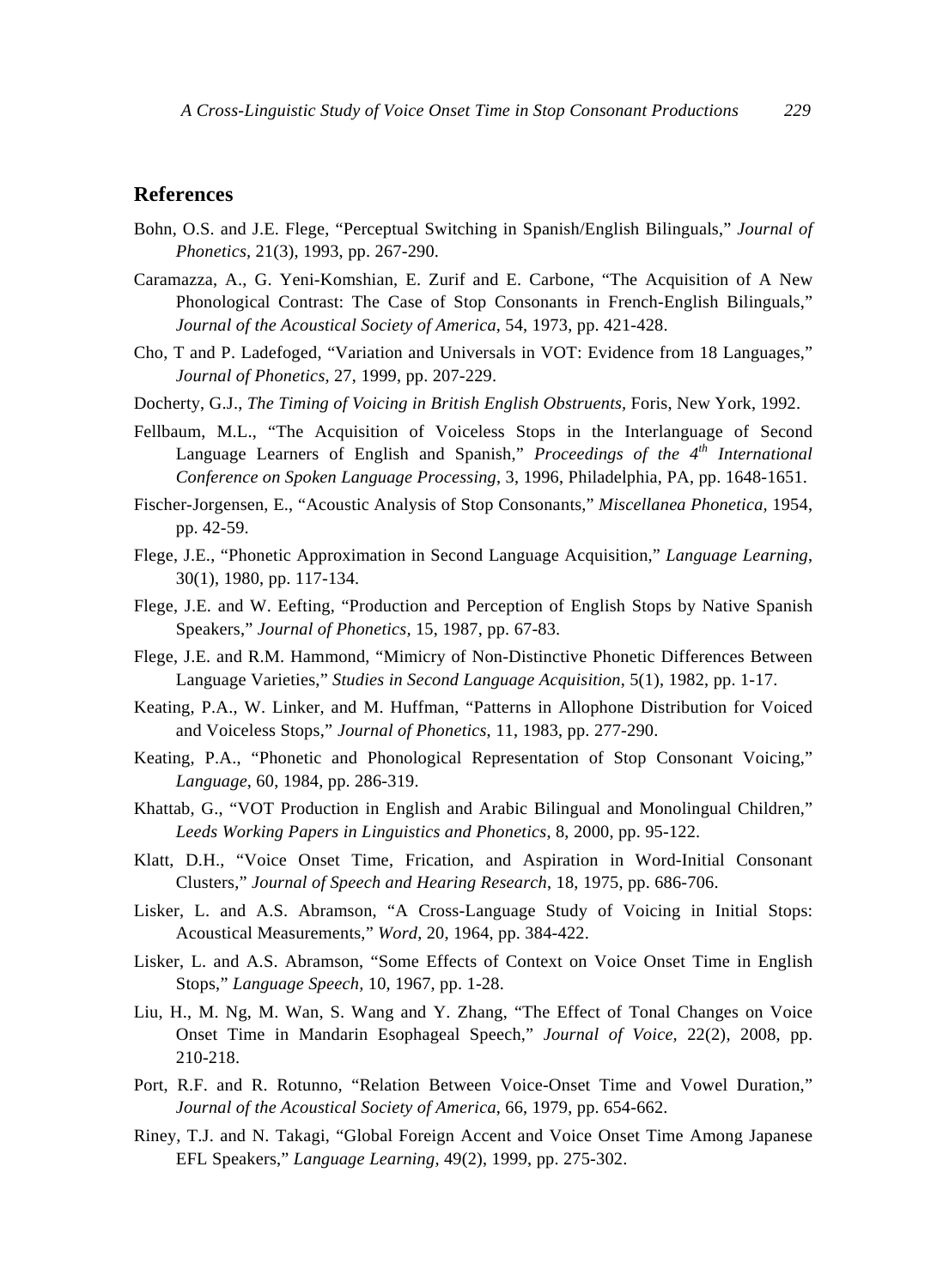- Rochet, B.L. and Y. Fei, "Effect of Consonant and Vowel Context on Mandarin Chinese VOT: Production and Perception," *Canadian Acoustics*, 19(4), 1991, p. 105.
- Rochet, B., T. Nearey and M. Munro, "Effects of Voicing Place and Vowel Context on VOT for French and English Stops," *Journal of the Acoustical Society of America*, 81, 1987, S65.
- Shimizu, K., A Cross-Language Study of Voicing Contrasts of Stop Consonants in Asian Languages, PhD thesis, University of Edinburgh, 1990.
- Weismer, G., "Sensitivity of Voice-Onset-Time (VOT) Measures to Certain Segmental Features in Speech Production," *Journal of Phonetics*, 7, 1979, pp. 197-204.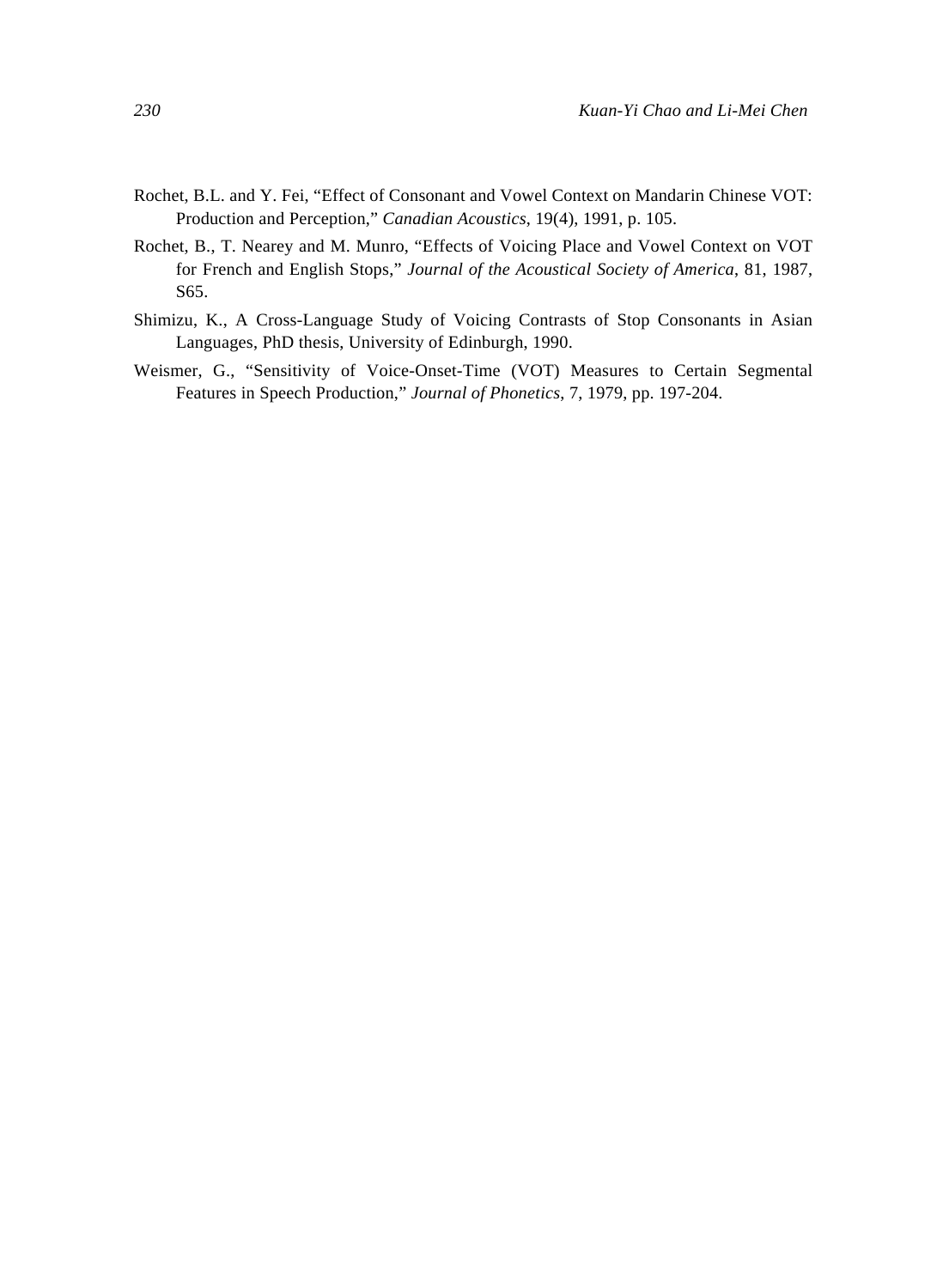## **Appendix A**

*Table A.1. Inventory of Mandarin stops followed by two high vowels /i/ and /u/, and a low vowel /a/.* 

|              | /p/            | /t/      | /k/     | /p'                 | $/t^2$  | /k'/                |
|--------------|----------------|----------|---------|---------------------|---------|---------------------|
| $\mathbf{h}$ | 逼迫             | 低聲       |         | 霹靂                  | 踢球      |                     |
|              | pi po          | ti sheng |         | $\mathbf{p'i}$ li   | t'i qiu |                     |
| /a/          | 八年             | 答應       | 嘎嘎      | 趴下                  | 踏過      | 卡鎖                  |
|              | <b>pa</b> nian | ta ying  | ka ga   | $\mathbf{p}$ 'a xia | t'a guo | $\mathbf{k}'$ a suo |
| /u/          | 布丁             | 杜葳       | 故宮      | 撲倒                  | 土匪      | 苦苓                  |
|              | pu ding        | tu wei   | ku gong | $\mathbf{p}$ 'u dao | t'u fei | $k'u$ ling          |

*Table A.2. Inventory of English stops followed by two high vowels /i/ and /u/, and a low vowel /a/.* 

|     | $\mathbf{p}/$ | /U      | /k/     | /p' <sub>/</sub> | /t'         | /k'/    |
|-----|---------------|---------|---------|------------------|-------------|---------|
| /i/ | beetle        | decent  |         | peeling          | teacup      |         |
| /a/ | bath tub      | darling | gagging | passion          | tackle      | castle  |
| /u/ | booting       | duvet   | google  | poodle           | tooth paste | cooling |